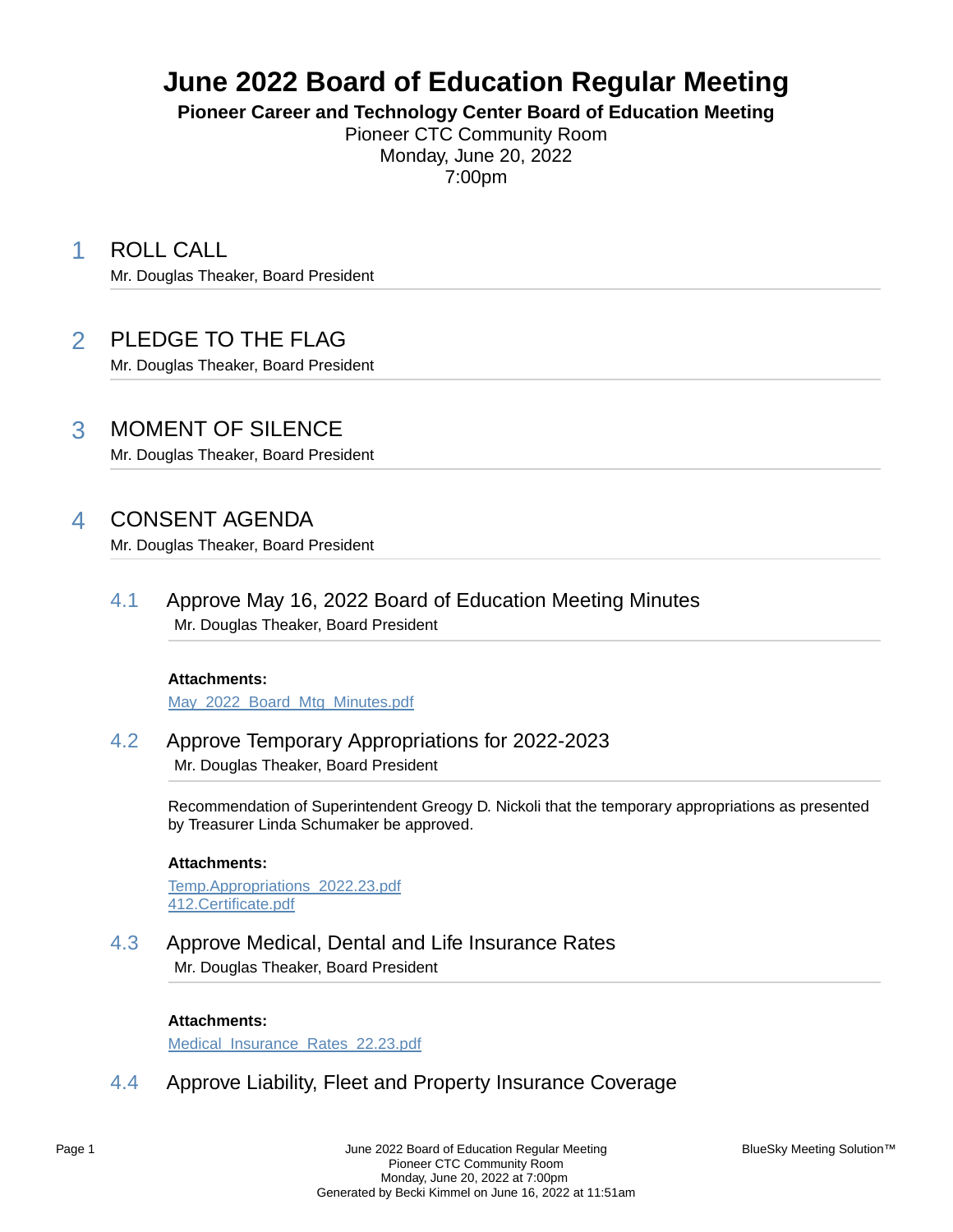#### **Attachments:**

SORSA\_fleet\_liabilty\_insurance\_2022.2023.pdf

### 4.5 Approve Local Professional Development Committee

Mr. Douglas Theaker, Board President

#### **Attachments:**

LPDC\_Committee\_2022.2023.pdf

### 4.6 Approve List of Evaluators for Ohio Teacher's Evaluation System (OTES) Mr. Douglas Theaker, Board President

Recommendation of Superintendent Gregory D. Nickoli that the following administrators be approved as Evaluators for Ohio Teacher's Evaluation System (OTES) for the 2022-2023 school year upon successful completion of the required OTES refresher courses.

- Clay Frye
- Jolene Young
- Matt Parr
- Shannon Sprang
- Kevin Vargyas
- Jeremiah Howe
- Daniel Slaughter

### 4.7 Approve Evaluator for Ohio School Counselors Evaluation System Mr. Douglas Theaker, Board President

Recommendation of Superintendent Gregory D. Nickoli that Clay Frye, Director of Operations; be approved as an evaluator for the Ohio School Counselors Evaluation System (OSCES) for the 2022- 2023 school year.

### 4.8 Approve Evaluators for Ohio Principal's Evaluation System (OPES) Mr. Douglas Theaker, Board President

Approve Gregory D. Nickoli, Superintendent and Clay Frye, Director of Operations as evaluators for the Ohio Principal's Evaluation System (OPES).

### 4.9 Approve Agreement with Life Steps Counseling Services and Pioneer CTC for 2022-2023 School Year

Mr. Douglas Theaker, Board President

Recommendation of Superintendent Gregory D Nickoli that the Agreement between Life Steps Counseling Services and Pioneer CTC for the 2022-2023 School year be approved.

#### **Attachments:**

LifeSteps\_Agreement\_22.23.pdf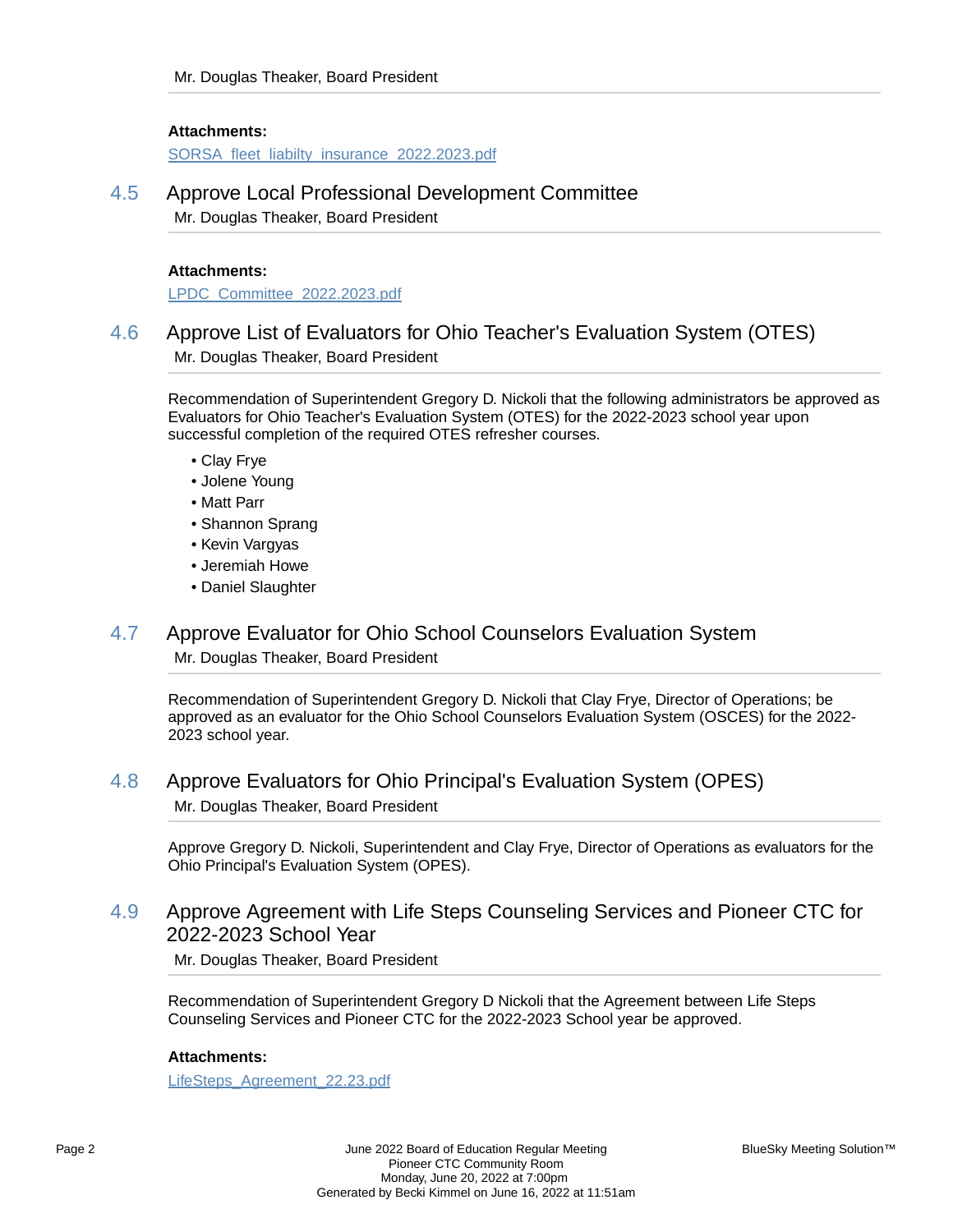## 4.10 Adopt Resolution for Calamity Day Alternative Make-up Plan

Mr. Douglas Theaker, Board President

Recommendation of Superintendent Gregory D. Nickoli that the Resolution be adopted for use of Blizzard Bags as a Calamity Day Alternative Make-up Plan for the 2022-2023 school year.

#### **Attachments:**

Resolution 11.22 alt. makeup plan Calamity Days 22.23 schoolyear.pdf

### 4.11 Approve Agreement for Attendance Services

Mr. Douglas Theaker, Board President

Recommendation of Superintendent Gregory D. Nickoli that the Attendance Agreement attached be approved for Attendance Services for the 2022-2023 school year.

#### **Attachments:**

Attendance Agreement 2022.23.pdf

### 4.12 Accept Donations

Mr. Douglas Theaker, Board President

Recommendation of Superintendent Gregory D. Nickoli that the following donations be approved:

#### **• Donations received for student prizes for Student Car Show held on Student Appreciation/Military Day, May 13, 2022:**

**• Cindy Bodkin, Shelby;** generous donation of Ford Mustang Hats, Ford Mustang Key Ring, Checkered Lanyard, Stadium Super Trucks Sweatshirt, Camo Hat, Black Hat and Mike Shank tshirt with a value of \$136.97.

**• Darin Beal, Mansfield;** generous donation of Mid-Ohio Pipeline Hat and Truck Sales Hat with a value of \$16.

**• Paul Brown,** Shiloh; generous donation of Hats and Sunglasses with a value of \$25.

**• Josh Harvey, O'Reilly's Auto Parts, Mansfield;** generous donation of Wash Kit (bucket/soap), Microfiber and quick detailer kit and 25 piece tool kit.with a value of \$88.98.

**• Corey Holloway, O'Reilly's Auto Parts, Shelby;** generous donation of Car Detail kit and Twoton Floor Jack with a value of \$100.

**• Drew Cobler, Mansfield;** generous donation of cookbooks with an approximate value of \$1,500. These cookbooks will be used in our Culinary Arts program.

**• Matt Ezell, JBT Food Tech, Sandusky;** Laser-cut Stainless Steel 2 1/2 x 5 x 16 gauge welding strips with an approximate value of \$615. This donation will be used in our Welding High School and Adult Ed programs.

**• Dawn Wright-Smith, Blackbaud Giving Fund, Charleston, SC**; generous monetary donation of \$75 which will be deposited into the Alumni Endowment fund and used for annual student scholarships.

### 5 FINANCIAL REPORT

Linda Schumacher, Treasurer

#### **Attachments:**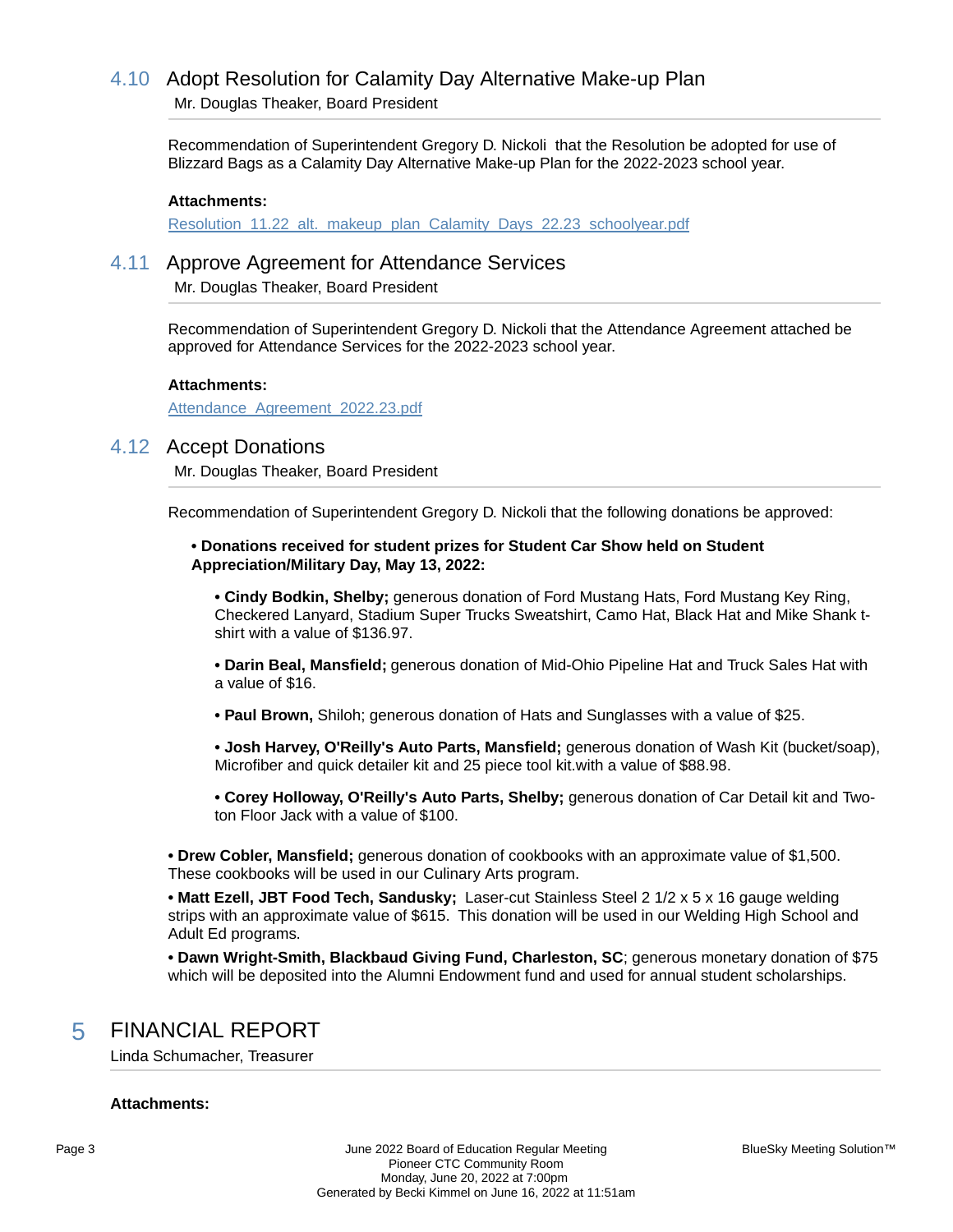May 2022 Financial Report.pdf Amended\_Certificate\_2022.pdf

## 6 RECOGNITION OF GUESTS

Gregory Nickoli, Superintendent

## 7 EAP REPRESENTATIVE

Colton Penwell, EAP President

### 8 PUBLIC INPUT

Gregory Nickoli, Superintendent

Board Policy Section 0164

### 9 CORRESPONDENCE

Gregory Nickoli, Superintendent

## 10 STUDENT ACHIEVEMENT REPORT

Mrs. Mary Jean Theaker, Board Member

**Attachments:**

June 2022 Student Achievement.pdf

### 11 LEGISLATIVE LIAISON REPORT

Mr. Mike Grady, Board Member

## 12 SUPERINTENDENT'S REPORT

Gregory Nickoli, Superintendent

#### **Attachments:**

June 2022 Superintendents report.pdf

## 13 PERSONNEL REPORT

Mr. Douglas Theaker, Board President

Recommendation of Superintendent Gregory D. Nickoli that the following personnel resommendations be approved:

- Accept resignation of Certificated personnel.
- Approve employment of Certificated personnel.
- Approve Maternity leave for Certificated personnel.
- Approve supplemental contracts for Certificated personnel.
- Approve Prep Day pay for Certificated personnel.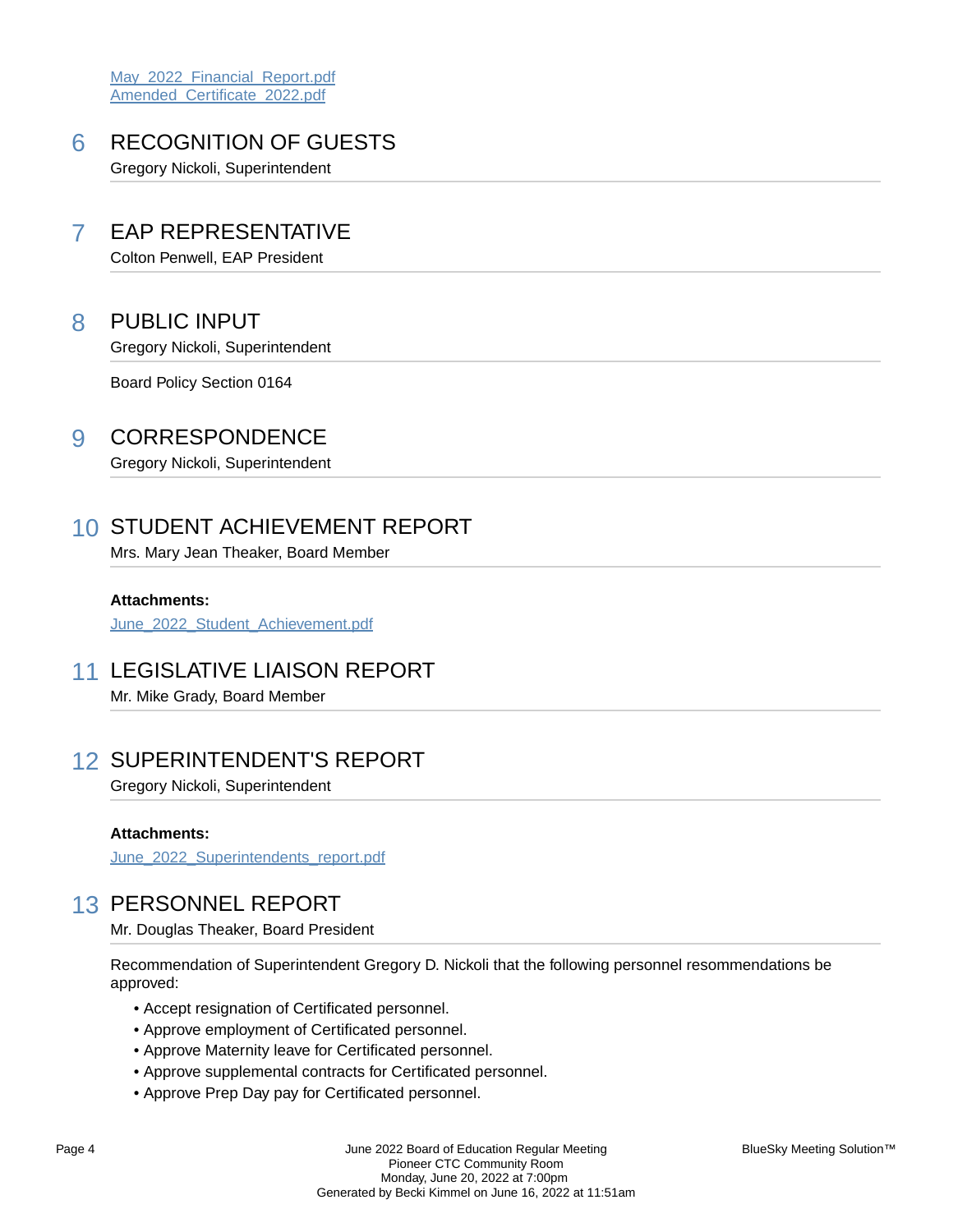- Approve Professional Development / New Technology Extended Service for Certificated personnel.
- Approve stipend contracts for Certificated personnel.
- Approve Career Coaches for the 2022-2023 School Year
- Approve employment of Classified personnel.
- Approve employment of Part-time Classified personnel.
- Approve employment of Adult Education Instructors

### **Attachments:**

June 2022 Personnel Recommendations.pdf

## 14 APPROVE MEMORANDUM UNDERSTANDING BETWEEN PIONEER CTC BOARD AND EDUCATION ASSOCIATION OF PIONEER

Mr. Douglas Theaker, Board President

Recommendation of Superintendent Gregory D. Nickoli that the Memorandum of Understanding (MOU) between Pioneer CTC Board of Education and the Education Association of Pioneer concerning the employment of Technology Coordinator and Field Technician; formerly employed by the North Central Ohio Computer Consortium (NCOCC). This MOU is to establish the placement of these positions on the Pioneer Classified Salary Schedule.

### **Attachments:**

MOU\_with\_EAP\_employment\_and\_placement\_on\_salary\_schedule\_tech.coord.field\_tech.pdf

## 15 ADOPT NEW JOB DESCRIPTION AND APPROVE REVISIONS TO EXISTING JOB DESCRIPTION

Mr. Douglas Theaker, Board President

Recommendation of Superintendent Gregory D. Nickoli to Adopt NEW and approve Revisions to existing job description:

- Field Technician (NEW)
- Technology Coordinator (Revised)

#### **Attachments:**

Field Technician Job Description.pdf Technology\_Coordinator\_Job\_Description.pdf

## 16 APPROVE NOTICE OF TERMINATION OF MEMORANDUM OF UNDERSTANDING BETWEEN NCOCC AND PIONEER CTC FOR FISCAL SERVICES

Mr. Douglas Theaker, Board President

Recommendation of Superintendent Gregory D. NIckoli and Treasurer Linda Schumacher; that the Pioneer Career & Technical Center Board of Education submits this notice of termination of the Memorandum of Understanding between North Central Ohio Computer Cooperative/Heartland COG and Pioneer Career and Technology Center, for fiscal agent services, effective at the end of June 30, 2022.

## 17 ENTER INTO EXECUTIVE SESSION FOR THE PURPOSE OF EVALUATION OF THE SUPERINTENDENT AND TREASURER; AND SELF-EVAULATION